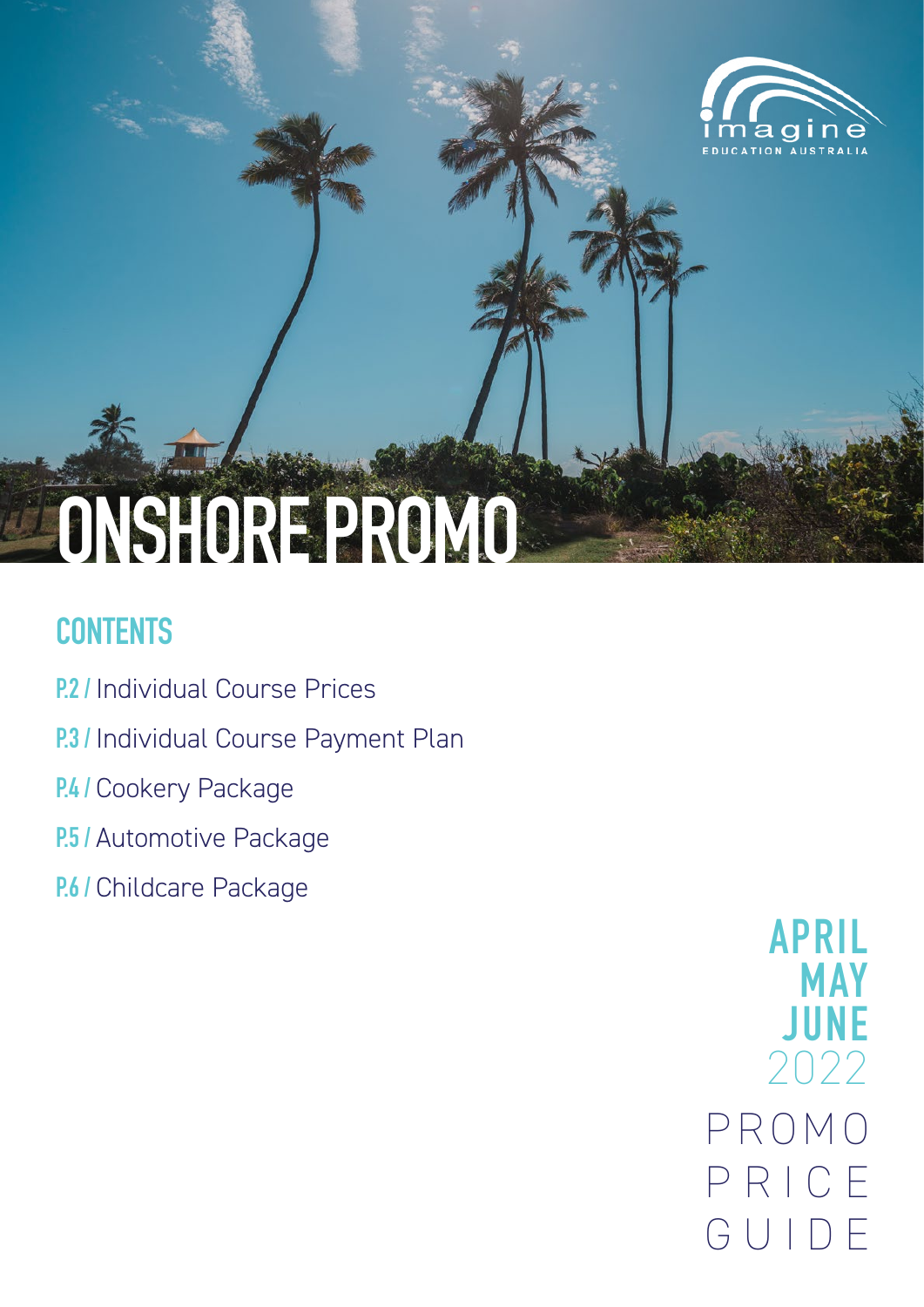# **VET COURSES** ONSHORE

| <b>COURSE NAME AND CODE:</b>                                                                                         | <b>SALE PRICE</b><br><b>GOLD COAST:</b> | <b>SALE PRICE</b><br><b>BRISBANE:</b> | <b>MATERIAL</b><br>FEE: | <b>AVAILABLE</b><br><b>ONLINE:</b> |
|----------------------------------------------------------------------------------------------------------------------|-----------------------------------------|---------------------------------------|-------------------------|------------------------------------|
| <b>FACULTY OF AUTOMOTIVE</b>                                                                                         |                                         |                                       |                         |                                    |
| AUR30620 Certificate III in Light Vehicle Mechanical Technology - 60 weeks                                           | \$10,500                                | \$10,000                              | \$1,400                 |                                    |
| AUR40216 Certificate IV in Automotive Mechanical Diagnosis upgrade - 36 weeks*                                       | \$6,500                                 | \$5,000                               |                         |                                    |
| AUR50116 Diploma of Automotive Management - 30 weeks                                                                 | \$5,000                                 |                                       | \$200                   |                                    |
| <b>FACULTY OF HOSPITALITY</b>                                                                                        |                                         |                                       |                         |                                    |
| SIT30816 Certificate III in Commercial Cookery - 40 weeks                                                            | \$7,500                                 | \$7,500                               | \$989                   |                                    |
| SIT40516 Certificate IV in Commercial Cookery - 25 weeks *                                                           | \$5,000                                 | \$5,000                               |                         |                                    |
| SIT50416 Diploma of Hospitality (Commercial Cookery) - 27 weeks *                                                    | \$4,500                                 | \$4,500                               | \$250                   |                                    |
| SIT50416M Diploma of Hospitality Management - 56 weeks                                                               | \$7,000                                 |                                       | \$250                   |                                    |
| SIT60316 Advanced Diploma of Hospitality Management - 51 weeks                                                       | \$7,000                                 |                                       | \$270                   |                                    |
| <b>FACULTY OF CHILDREN'S SERVICES</b>                                                                                |                                         |                                       |                         |                                    |
| CHC30113 Certificate III in Early Childhood Education and Care - 28 weeks<br>* For start dates prior to May 9th 2022 | \$5,600                                 | \$5,600                               | \$200                   |                                    |
| CHC30121 Certificate III in Early Childhood Education and Care - 46 weeks<br>* For start dates after May 9th 2022    | \$8,500                                 | \$8,500                               | \$200                   |                                    |
| CHC50113 Diploma of Early Childhood Education and Care - 32 weeks *<br>* For start dates prior to May 9th 2022       | \$6,400                                 | \$6,400                               | \$200                   |                                    |
| CHC50121 Diploma of Early Childhood Education and Care - 50 weeks *<br>* For start dates after May 9th 2022          | \$9,500                                 | \$9,500                               | \$200                   |                                    |
| <b>FACULTY OF COMMUNITY SERVICES</b>                                                                                 |                                         |                                       |                         |                                    |
| CHC33015 Certificate III in Individual Support (Ageing) - 27 weeks                                                   | \$4,000                                 |                                       | \$200                   |                                    |
| CHC43015 Certificate IV in Ageing Support - 39 weeks                                                                 | \$7,000                                 |                                       | \$200                   |                                    |
| CHC43015 Certificate IV in Ageing Support (upgrade) - 39 weeks *                                                     | \$4,000                                 |                                       | \$200                   |                                    |
| <b>FACULTY OF BUSINESS</b>                                                                                           |                                         |                                       |                         |                                    |
| BSB30120 Certificate III in Business - 22 weeks                                                                      | \$2,500                                 | \$2,200                               | \$200                   |                                    |
| BSB40120 Certificate IV in Business - 35 weeks                                                                       | \$3,800                                 | \$3,500                               | \$200                   |                                    |
| BSB50120 Diploma of Business - 35 weeks                                                                              | \$3,800                                 | \$3,500                               | \$200                   |                                    |
| BSB40820 Certificate IV in Marketing and Communication - 32 weeks                                                    |                                         | \$3,200                               | \$200                   |                                    |
| BSB50620 Diploma of Marketing and Communication - 32 weeks *                                                         |                                         | \$3,200                               | \$200                   |                                    |
| BSB60520 Advanced Diploma of Marketing and Communication - 32 weeks *                                                |                                         | \$3,200                               | \$200                   |                                    |
| BSB50420 Diploma of Leadership and Management - 36 weeks                                                             | \$3,600                                 | \$3,600                               | \$200                   |                                    |
| BSB60420 Advanced Diploma of Leadership and Management - 32 weeks *                                                  | \$3,200                                 | \$3,200                               | \$200                   | $\bullet$                          |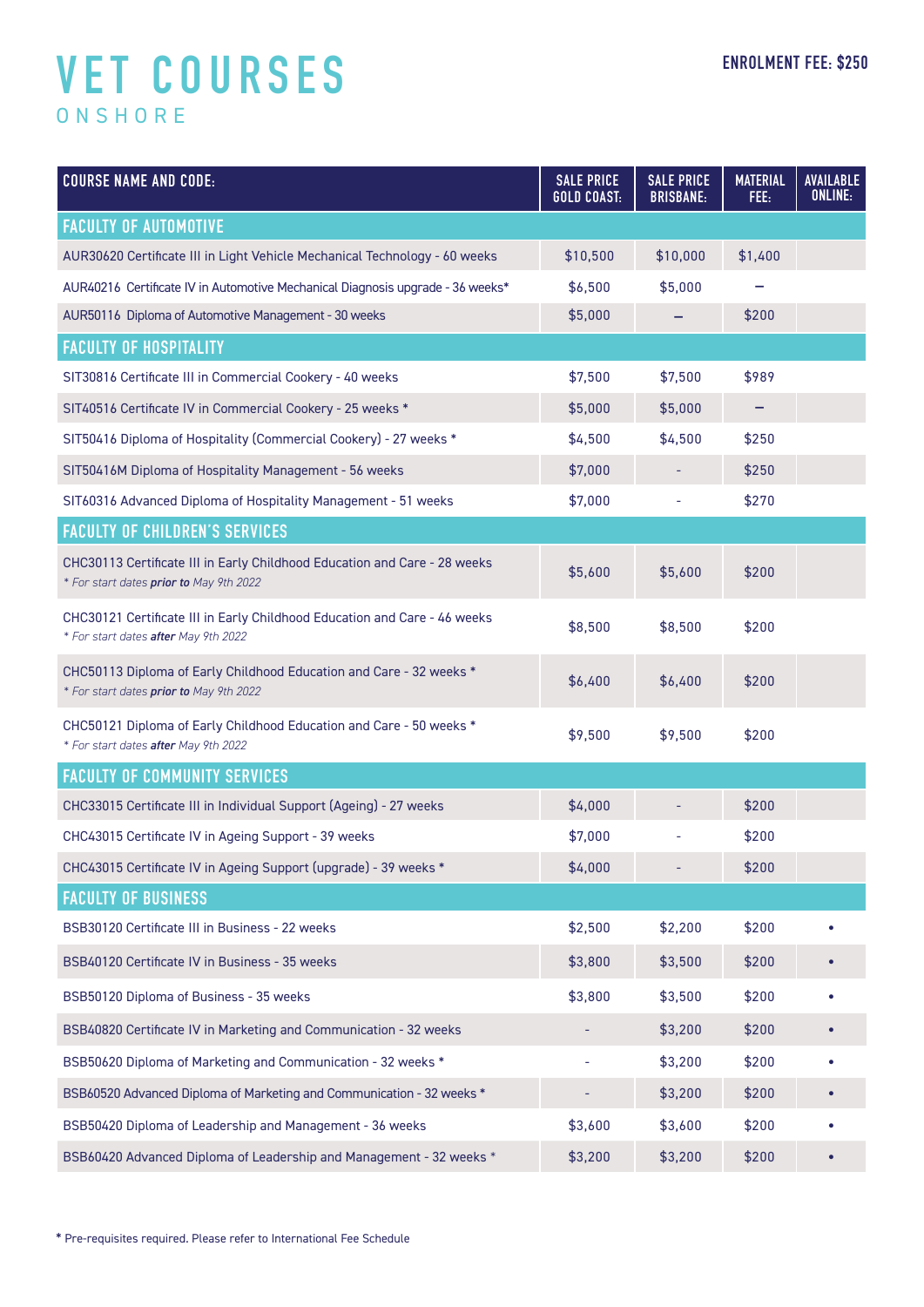# **SAMPLE PAYMENT PLAN VET ONSHORE**

| <b>COURSE</b>                                                                                  | <b>DURATION</b><br>(WEEKS) | <b>PROMO</b><br><b>PRICE</b> | ENROLMENT<br><b>FEE</b> | <b>MATERIAL</b><br>FEE |         | MINIMUM COE DEPOSIT |                  | <b>MONTHLY PAYMENT</b> |          |
|------------------------------------------------------------------------------------------------|----------------------------|------------------------------|-------------------------|------------------------|---------|---------------------|------------------|------------------------|----------|
| <b>FACULTY OF AUTOMOTIVE</b>                                                                   |                            |                              |                         |                        | $10\%$  | 25%                 |                  | $10\%$                 | 25%      |
| Certificate III in Light Vehicle Mechanical Technology GOLD<br><b>COAST</b>                    | 60                         | \$10,500                     | \$250                   | \$1,400                | \$2,700 | \$4,275             | 13               | \$726.92               | \$605.77 |
| Certificate IV in Automotive Mechanical Diagnosis upgrade<br><b>GOLD COAST</b>                 | 36                         | \$6,500                      | \$250                   | $\frac{4}{5}$          | \$900   | \$1,875             | 7                | \$835.71               | \$696.43 |
| Diploma of Automotive Management GOLD COAST                                                    | 30                         | \$5,000                      | \$250                   | \$200                  | \$950   | \$1,700             | 6                | \$750.00               | \$625.00 |
| Certificate III in Light Vehicle Mechanical Technology<br><b>BRISBANE</b>                      | 60                         | \$10,000                     | \$250                   | \$1,400                | \$2,650 | \$4,150             | 13               | \$692.31               | \$576.92 |
| Certificate IV in Automotive Mechanical Diagnosis upgrade<br><b>BRISBANE</b>                   | 36                         | \$5,000                      | \$250                   | $\frac{4}{5}$          | \$750   | \$1,500             | 7                | \$642.86               | \$535.71 |
| <b>FACULTY OF HOSPITALITY</b>                                                                  |                            |                              |                         |                        |         |                     |                  |                        |          |
| Certificate III in Commercial Cookery                                                          | 40                         | \$7,500                      | \$250                   | \$989                  | \$1,989 | \$3,114             | $\boldsymbol{8}$ | \$843.75               | \$703.13 |
| Certificate IV in Commercial Cookery                                                           | 25                         | \$5,000                      | \$250                   | $\frac{4}{5}$          | \$750   | \$1,500             | 5                | \$900.00               | \$750.00 |
| Diploma of Hospitality (Commercial Cookery)                                                    | 27                         | \$4,500                      | \$250                   | \$250                  | \$950   | \$1,625             | 5                | \$810.00               | \$675.00 |
| Diploma of Hospitality Management                                                              | 56                         | \$7,000                      | \$250                   | \$250                  | \$1,200 | \$2,250             | 12 <sup>°</sup>  | \$525.00               | \$437.50 |
| Advanced Diploma of Hospitality Management                                                     | 51                         | \$7,000                      | \$250                   | \$270                  | \$1,220 | \$2,270             | 11               | \$572.73               | \$477.27 |
| <b>FACULTY OF CHILDREN'S SERVICES</b>                                                          |                            |                              |                         |                        |         |                     |                  |                        |          |
| Certificate III in Early Childhood Education & Care<br>* For start dates prior to May 9th 2022 | 28                         | \$5,600                      | \$250                   | \$200                  | \$1,010 | \$1,850             | 5                | \$1,008.00             | \$840.00 |
| Certificate III in Early Childhood Education & Care<br>* For start dates after May 9th 2022    | 46                         | \$8,500                      | \$250                   | \$200                  | \$1,300 | \$2,575             | 9                | \$850.00               | \$708.33 |
| Diploma of Early Childhood Education & Care<br>* For start dates <i>prior to May 9th 2022</i>  | 32                         | \$6,400                      | \$250                   | \$200                  | \$1,090 | \$2,050             | 6                | \$960.00               | \$800.00 |
| Diploma of Early Childhood Education & Care<br>* For start dates after May 9th 2022            | 50                         | \$9,500                      | \$250                   | \$200                  | \$1,400 | \$2,825             | 10 <sup>°</sup>  | \$855.00               | \$712.50 |
| <b>FACULTY OF COMMUNITY SERVICES</b>                                                           |                            |                              |                         |                        |         |                     |                  |                        |          |
| Certificate III in Individual Support (Ageing, Home and<br>Community Care)                     | 27                         | \$4,000                      | \$250                   | \$200                  | \$850   | \$1,450             | 5                | \$720.00               | \$600.00 |
| Certificate IV in Ageing Support                                                               | 39                         | \$7,000                      | \$250                   | \$200                  | \$1,150 | \$2,200             | $\boldsymbol{8}$ | \$787.50               | \$656.25 |
| Certificate IV in Ageing Support (upgrade)                                                     | 39                         | \$4,000                      | \$250                   | \$200                  | \$850   | \$1,450             | 8                | \$450.00               | \$375.00 |
| <b>FACULTY OF BUSINESS</b>                                                                     |                            |                              |                         |                        |         |                     |                  |                        |          |
| Certificate III in Business GOLD COAST                                                         | 22                         | \$2,500                      | \$250                   | \$200                  | \$700   | \$1,075             | 4                | \$562.50               | \$468.75 |
| Certificate IV in Business GOLD COAST                                                          | 35                         | \$3,800                      | \$250                   | \$200                  | \$830   | \$1,400             | 7                | \$488.57               | \$407.14 |
| Diploma of Business GOLD COAST                                                                 | 35                         | \$3,800                      | \$250                   | \$200                  | \$830   | \$1,400             | 7                | \$488.57               | \$407.14 |
| Certificate III in Business BRISBANE                                                           | 22                         | \$2,200                      | \$250                   | \$200                  | \$670   | \$1,000             | 4                | \$495.00               | \$412.50 |
| Certificate IV in Business BRISBANE                                                            | 35                         | \$3,500                      | \$250                   | \$200                  | \$800   | \$1,325             | 7 <sup>7</sup>   | \$450.00               | \$375.00 |
| Diploma of Business BRISBANE                                                                   | 35                         | \$3,500                      | \$250                   | \$200                  | \$800   | \$1,325             | 7                | \$450.00               | \$375.00 |
| Certificate IV in Marketing and Communication                                                  | 32                         | \$3,200                      | \$250                   | \$200                  | \$770   | \$1,250             | $\overline{6}$   | \$480.00               | \$400.00 |
| Diploma of Marketing and Communication                                                         | 32                         | \$3,200                      | \$250                   | \$200                  | \$770   | \$1,250             | 6                | \$480.00               | \$400.00 |
| Advanced Diploma of Marketing and Communication                                                | 32                         | \$3,200                      | \$250                   | \$200                  | \$770   | \$1,250             | $\overline{6}$   | \$480.00               | \$400.00 |
| Diploma of Leadership and Management GOLD COAST                                                | 36                         | \$3,600                      | \$250                   | \$200                  | \$810   | \$1,350             | 7                | \$462.86               | \$385.71 |
| Advanced Diploma of Leadership and Management GOLD<br><b>COAST</b>                             | 32                         | \$3,200                      | \$250                   | \$200                  | \$770   | \$1,250             | $\overline{6}$   | \$480.00               | \$400.00 |
| Diploma of Leadership and Management BRISBANE                                                  | 36                         | \$3,600                      | \$250                   | \$200                  | \$810   | \$1,350             | 7                | \$462.86               | \$385.71 |
| Advanced Diploma of Leadership and Management<br><b>BRISBANE</b>                               | 32                         | \$3,200                      | \$250                   | \$200                  | \$770   | \$1,250             | $\epsilon$       | \$480.00               | \$400.00 |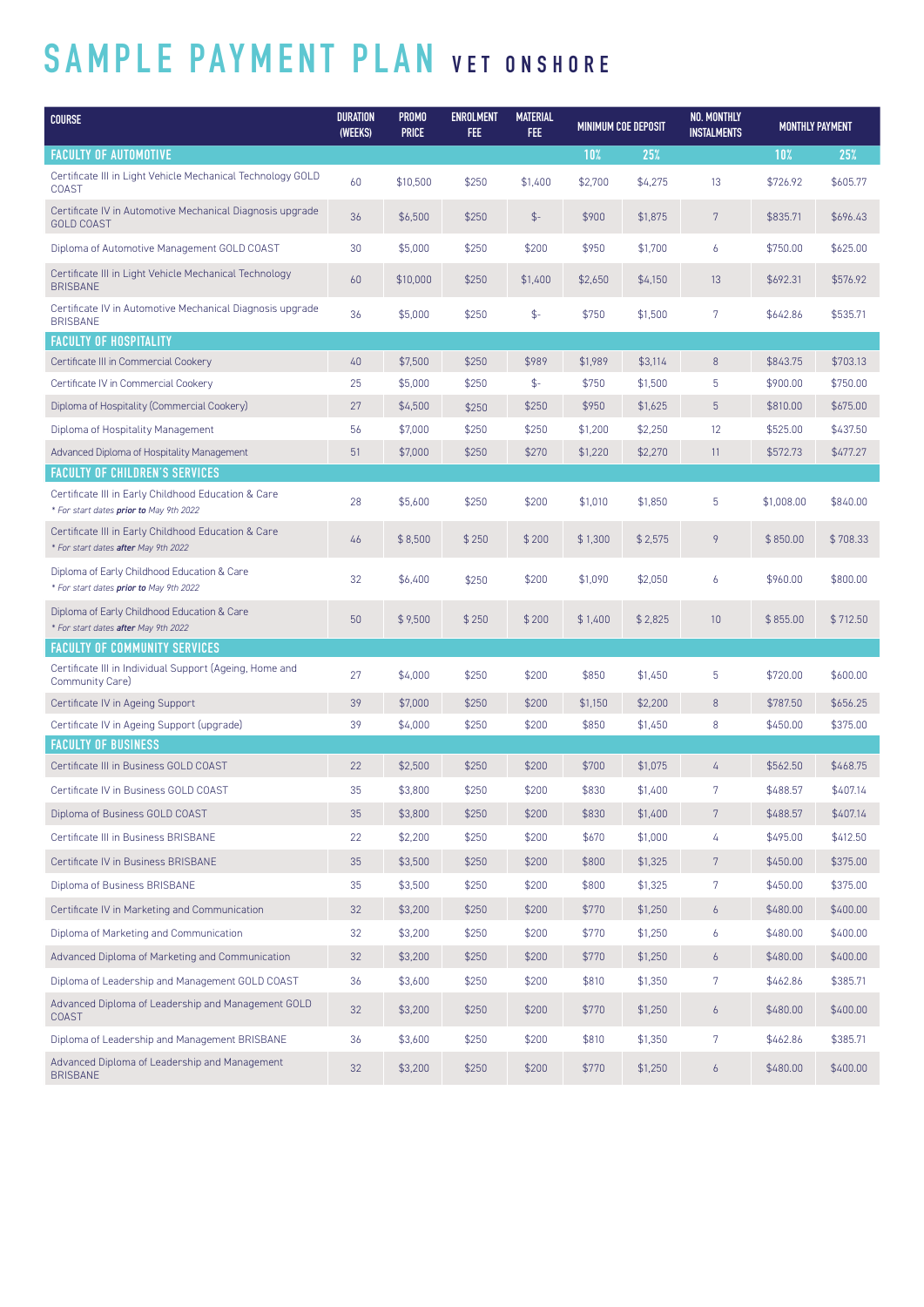# ONSHORE - APRIL-JUNE 2022 **COOKERY PROMO PACKAGE**



# COURSE PREFERRED START DATES

| 04.04.2022 | 11.04.2022. | 18.04.2022 | 25.04.2022 | 23.05.2022 | 30.05.2022 |
|------------|-------------|------------|------------|------------|------------|
| 06.06.2022 | 13.06.2022  | 20.06.2022 | 27.06.2022 | 04.07.2022 | 01.08.2022 |
| 08.08.2022 | 15.08.2022  | 22.08.2022 | 29.08.2022 | 05.09.2022 | 12.09.2022 |
| 10 10 2022 | 17 10 2022  | 24 10 2022 | 31 10 2022 | 07 11 2022 | 14 11 2022 |

## DEPOSIT FOR COE & PAYMENT PLAN (GOLD COAST & BRISBANE CAMPUSES)

| <b>COURSE</b>                                  | <b>DURATION</b><br>(WEEKS) | <b>PROMO</b><br><b>PRICE</b> | <b>ENROLMENT</b><br>FEE | <b>MATERIAL</b><br><b>FEE</b> | <b>DEPOSIT PRIOR TO</b><br><b>COURSE START DATE *</b> | NO. MONTHLY<br><b>INSTALMENTS</b> | <b>MONTHLY PAYMENT</b> |
|------------------------------------------------|----------------------------|------------------------------|-------------------------|-------------------------------|-------------------------------------------------------|-----------------------------------|------------------------|
| Certificate III in Commercial Cookery          | 40                         | \$6,000                      | \$250                   | \$989                         | \$1,839                                               | 8                                 | \$675.00               |
| Certificate IV in Commercial Cookery           | 25                         | \$4,100                      | ---                     | ---                           | \$410                                                 | 5                                 | \$738.00               |
| Diploma of Hospitality<br>(Commercial Cookery) | 27                         | \$4,400                      | ---                     | \$250                         | \$690                                                 | b                                 | \$660.00               |

\* 10% deposit + extras due prior to commencement



#### **TO APPLY, EMAIL INFO@101-MARKETING.COM.AU**



CRICOS PROVIDER NO. 02695C NATIONAL PROVIDER NO. 31302 IMAGINE EDUCATION AUSTRALIA PTY LTD INVESTING IN IMAGINATIONS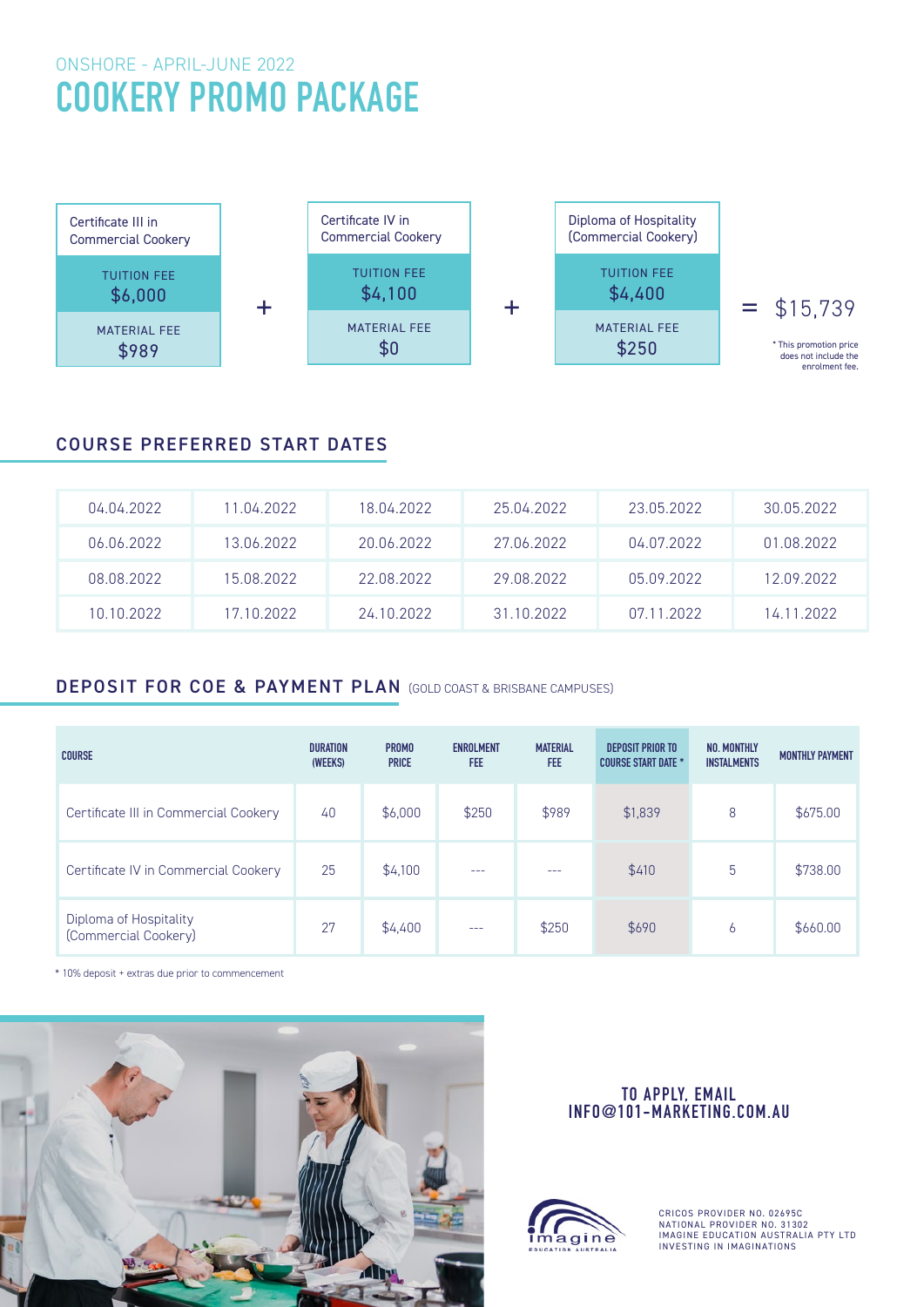# ONSHORE - APRIL-JUNE 2022 **AUTOMOTIVE PROMO PACKAGE**



## COURSE PREFERRED START DATES

| <b>GOLD COAST:</b> | 14.02.2022 | 30.05.2022 | <b>BRISBANE:</b> | 21.02.2022 | 30.05.2022 |
|--------------------|------------|------------|------------------|------------|------------|
| 05.09.2022         | 05.12.2022 | 02.01.2023 | 05.09.2022       | 05.12.2022 |            |

# DEPOSIT FOR COE & PAYMENT PLAN (GOLD COAST & BRISBANE CAMPUSES)

| <b>COURSE</b>                                                   | <b>DURATION</b><br>(WEEKS) | <b>PROMO</b><br><b>PRICE</b> | <b>ENROLMENT</b><br><b>FEE</b> | <b>MATERIAL</b><br><b>FEE</b> | <b>DEPOSIT PRIOR TO</b><br><b>COURSE START DATE *</b> | NO. MONTHLY<br><b>INSTALMENTS</b> | <b>MONTHLY</b><br><b>PAYMENT</b> |
|-----------------------------------------------------------------|----------------------------|------------------------------|--------------------------------|-------------------------------|-------------------------------------------------------|-----------------------------------|----------------------------------|
| Certificate III in Light Vehicle<br>Mechanical Technology (GC)  | 60                         | \$10,000                     | \$250                          | \$1,400                       | \$2,650                                               | 13                                | \$692.31                         |
| Certificate IV in Automotive<br>Mechanical Diagnois (GC)        | 36                         | \$6,500                      |                                |                               | \$650                                                 | 7                                 | \$835.71                         |
|                                                                 |                            |                              |                                |                               |                                                       |                                   |                                  |
| Certificate III in Light Vehicle<br>Mechanical Technology (BNE) | 60                         | \$10,000                     | \$250                          | \$1,400                       | \$2,650                                               | 13                                | \$692.31                         |
| Certificate IV in Automotive<br>Mechanical Diagnois (BNE)       | 36                         | \$4,500                      | ---                            | ---                           | \$450                                                 | 7                                 | \$578.57                         |

\* 10% deposit + extras due prior to commencement



#### **TO APPLY, EMAIL INFO@101-MARKETING.COM.AU**



CRICOS PROVIDER NO. 02695C NATIONAL PROVIDER NO. 31302 IMAGINE EDUCATION AUSTRALIA PTY LTD INVESTING IN IMAGINATIONS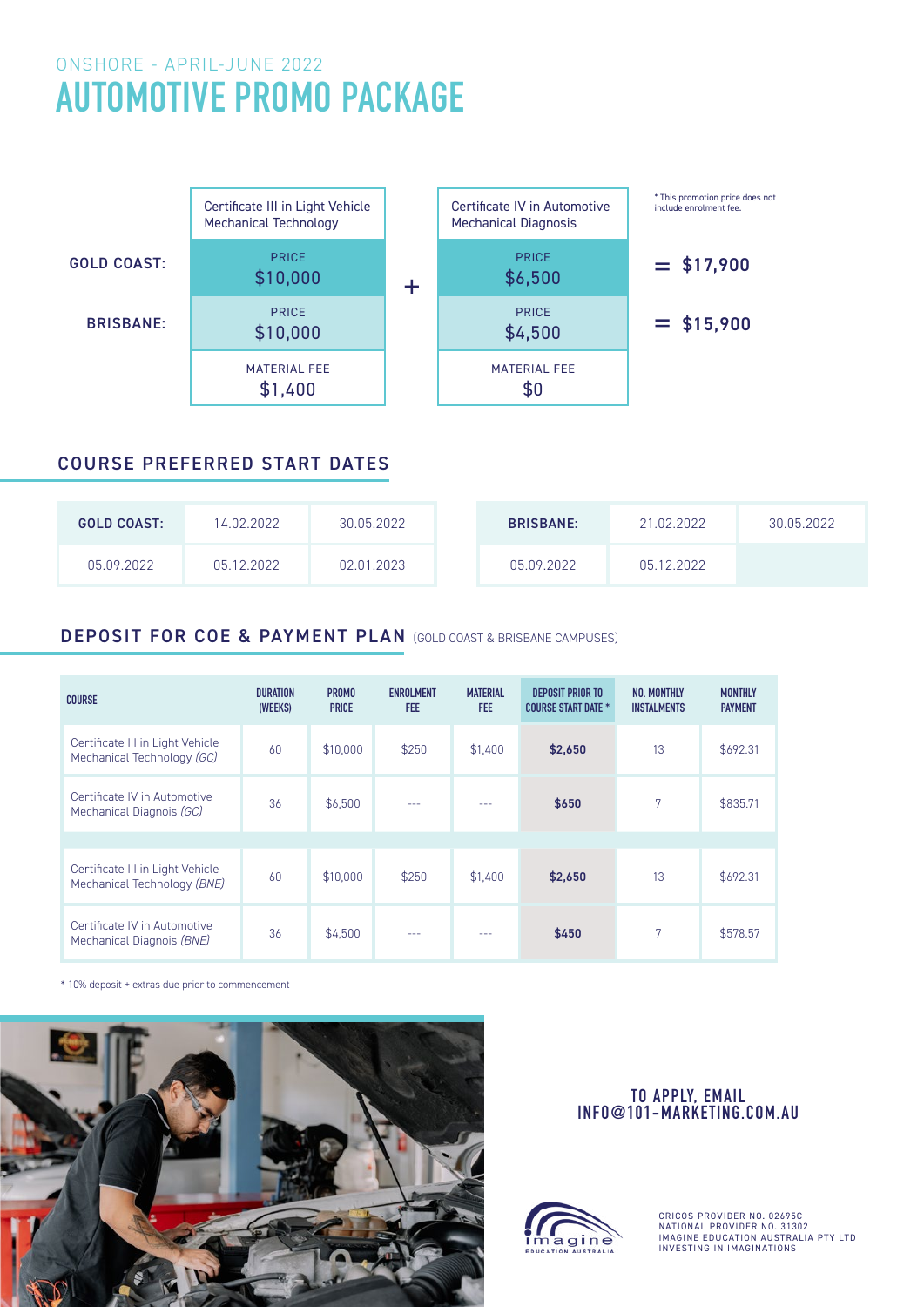# ONSHORE - APRIL-JUNE 2022 **CHILDCARE PROMO PACKAGES**

## **CHILDCARE PACKAGE - OPTION 1** FOR START DATES PRIOR TO MAY 9TH 2022

# **TOTAL DURATION: 114 WEEKS**



### DEPOSIT FOR COE & PAYMENT PLAN (GOLD COAST & BRISBANE CAMPUSES)

| <b>COURSE</b>                                            | <b>DURATION</b><br>(WEEKS) | <b>PROMO</b><br><b>PRICE</b> | <b>ENROLMENT</b><br><b>FEE</b> | <b>MATERIAL</b><br><b>FEE</b> | DEPOSIT PRIOR TO<br><b>COURSE START DATE *</b> | NO. MONTHLY<br><b>INSTALMENTS</b> | <b>MONTHLY</b><br><b>PAYMENT</b> |
|----------------------------------------------------------|----------------------------|------------------------------|--------------------------------|-------------------------------|------------------------------------------------|-----------------------------------|----------------------------------|
| Certificate III in Early Childhood<br>Education and Care | 28                         | \$4,000                      | \$250                          | \$200                         | \$850                                          | 5                                 | \$720.00                         |
| Diploma of Early Childhood Education<br>and Care         | 50                         | \$8,500                      | $\sim$ $\sim$ $\sim$           | \$200                         | \$1,050                                        | 10                                | \$765.00                         |
| Diploma of Leadership and Management                     | 36                         | \$3,000                      | $- - -$                        | \$200                         | \$500                                          | $\mathbf{r}$                      | \$385.71                         |
| * 10% deposit + extras due prior to commencement         |                            |                              |                                |                               |                                                |                                   |                                  |

## **CHILDCARE PACKAGE - OPTION 2** FOR START DATES AFTER MAY 9TH 2022

# **TOTAL DURATION: 96 WEEKS**



## DEPOSIT FOR COE & PAYMENT PLAN (GOLD COAST & BRISBANE CAMPUSES)

| <b>COURSE</b>                                            | <b>DURATION</b><br>(WEEKS) | <b>PROMO</b><br><b>PRICE</b> | <b>ENROLMENT</b><br><b>FEE</b> | <b>MATERIAL</b><br><b>FEE</b> | <b>DEPOSIT PRIOR TO</b><br><b>COURSE START DATE *</b> | NO. MONTHLY<br><b>INSTALMENTS</b> | <b>MONTHLY</b><br><b>PAYMENT</b> |
|----------------------------------------------------------|----------------------------|------------------------------|--------------------------------|-------------------------------|-------------------------------------------------------|-----------------------------------|----------------------------------|
| Certificate III in Early Childhood<br>Education and Care | 46                         | \$6,500                      | \$250                          | \$200                         | \$1,100                                               | O                                 | \$650.00                         |
| Diploma of Early Childhood Education<br>and Care         | 50                         | \$7,000                      | $- - -$                        | \$200                         | \$900                                                 | 10                                | \$630.00                         |

\* 10% deposit + extras due prior to commencement

**TO APPLY, EMAIL INFO@101-MARKETING.COM.AU**